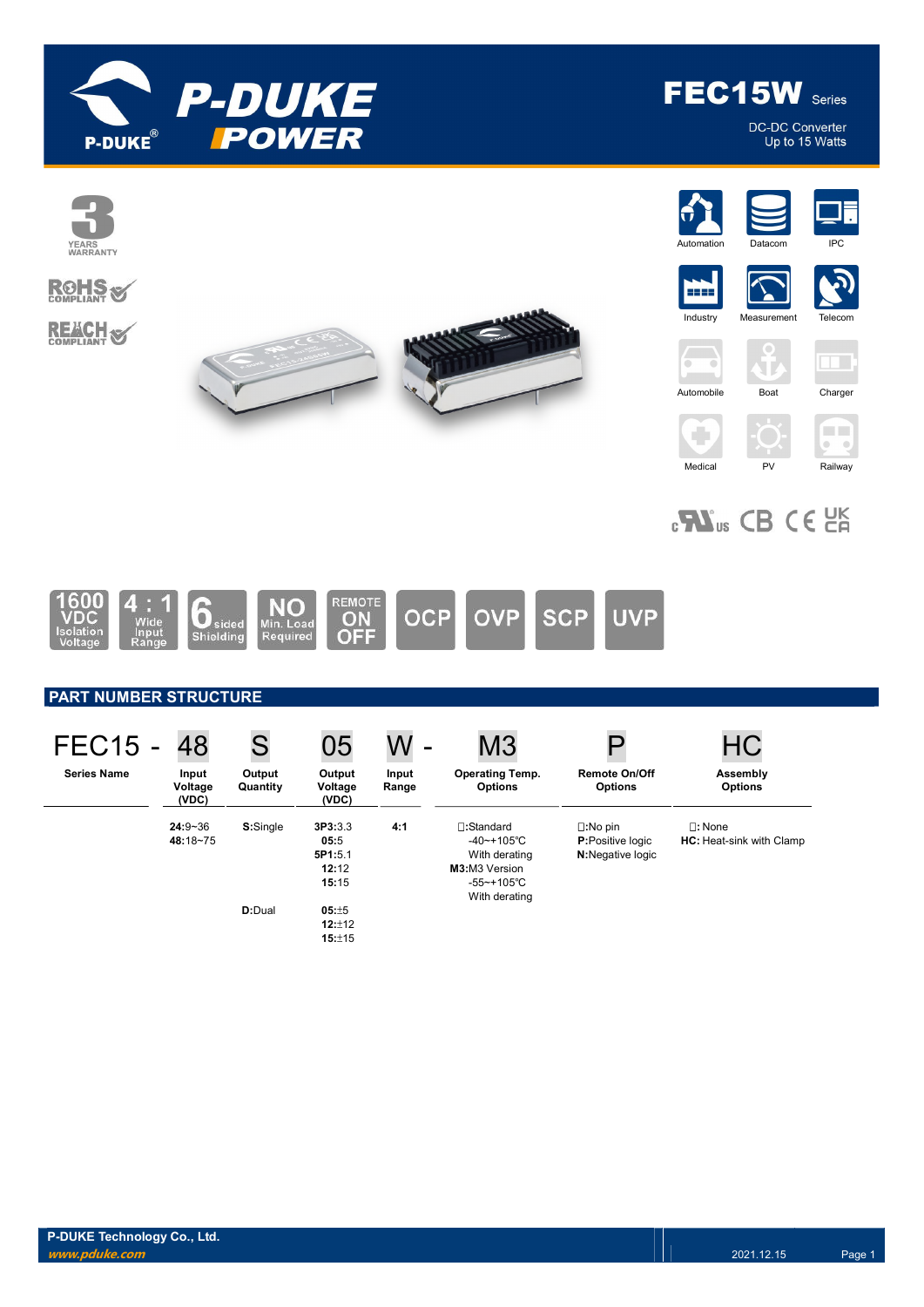

| Model<br><b>Number</b> | Input Range | <b>Output Voltage</b> | <b>Output Current</b><br>@Full Load | <b>Input Current</b><br>$@$ No Load | <b>Efficiency</b> | <b>Maximum</b><br><b>Capacitor Load</b> |
|------------------------|-------------|-----------------------|-------------------------------------|-------------------------------------|-------------------|-----------------------------------------|
|                        | <b>VDC</b>  | <b>VDC</b>            | m <sub>A</sub>                      | mA                                  | %                 | μF.                                     |
| FEC15-24S3P3W          | $9 - 36$    | 3.3                   | 4500                                | 50                                  | 86                | 14700                                   |
| FEC15-24S05W           | $9 - 36$    | 5                     | 3000                                | 65                                  | 87                | 7200                                    |
| FEC15-24S5P1W          | $9 - 36$    | 5.1                   | 3000                                | 65                                  | 87                | 7200                                    |
| FEC15-24S12W           | $9 - 36$    | 12                    | 1250                                | 22                                  | 87                | 1250                                    |
| FEC15-24S15W           | $9 - 36$    | 15                    | 1000                                | 22                                  | 87                | 800                                     |
| FEC15-24D05W           | $9 - 36$    | ±5                    | ±1500                               | 55                                  | 87                | ±3600                                   |
| FEC15-24D12W           | $9 - 36$    | ±12                   | ±625                                | 30                                  | 88                | ±625                                    |
| FEC15-24D15W           | $9 - 36$    | ±15                   | ±500                                | 30                                  | 88                | ±400                                    |
| FEC15-48S3P3W          | $18 - 75$   | 3.3                   | 4500                                | 35                                  | 86                | 14700                                   |
| FEC15-48S05W           | $18 - 75$   | 5                     | 3000                                | 35                                  | 88                | 7200                                    |
| FEC15-48S5P1W          | $18 - 75$   | 5.1                   | 3000                                | 35                                  | 88                | 7200                                    |
| FEC15-48S12W           | $18 - 75$   | 12                    | 1250                                | 15                                  | 87                | 1250                                    |
| FEC15-48S15W           | $18 - 75$   | 15                    | 1000                                | 15                                  | 87                | 800                                     |
| FEC15-48D05W           | $18 - 75$   | ±5                    | ±1500                               | 35                                  | 88                | ±3600                                   |
| FEC15-48D12W           | $18 - 75$   | ±12                   | ±625                                | 17                                  | 88                | ±625                                    |
| FEC15-48D15W           | $18 - 75$   | ±15                   | ±500                                | 17                                  | 88                | ±400                                    |

### TECHNICAL SPECIFICATION All specifications are typical at nominal input, full load and 25℃ unless otherwise noted

| <b>INPUT SPECIFICATIONS</b>   |                         |                           |           |        |                           |        |             |
|-------------------------------|-------------------------|---------------------------|-----------|--------|---------------------------|--------|-------------|
| <b>Parameter</b>              |                         | <b>Conditions</b>         |           | Min.   | Typ.                      | Max.   | <b>Unit</b> |
| Operating input voltage range |                         | 24Vin(nom)                |           | 9      | 24                        | 36     | <b>VDC</b>  |
|                               |                         | 48Vin(nom)                |           | 18     | 48                        | 75     |             |
| Start up voltage              |                         | 24Vin(nom)                |           |        |                           | 9      | <b>VDC</b>  |
|                               |                         | 48Vin(nom)                |           |        |                           | 18     |             |
| Shutdown voltage              |                         | 24Vin(nom)                |           |        | 8                         | 8.8    | <b>VDC</b>  |
|                               |                         | 48Vin(nom)                |           | 14.5   | 16                        | 17.5   |             |
| Start up time                 | Constant resistive load | Power up                  |           |        | 20                        |        | ms          |
| Input surge voltage           | 100 ms, max.            | 24Vin(nom)                |           |        |                           | 50     | <b>VDC</b>  |
|                               |                         | 48Vin(nom)                |           |        |                           | 100    |             |
| Input filter                  |                         |                           |           |        | Pi type                   |        |             |
| Remote ON/OFF (Option)        | Referred to -Vin pin    | Positive logic            | DC-DC ON  |        | Open or $3 \sim 12$ VDC   |        |             |
|                               |                         |                           | DC-DC OFF |        | Short or $0 \sim 1.2$ VDC |        |             |
|                               |                         | Negative logic            | DC-DC ON  |        | Short or $0 \sim 1.2$ VDC |        |             |
|                               |                         |                           | DC-DC OFF |        | Open or $3 \sim 12$ VDC   |        |             |
|                               |                         | Input current of Ctrl pin |           | $-0.5$ |                           | $+0.5$ | mA          |
|                               |                         | Remote off input current  |           |        | 2.5                       |        | mA          |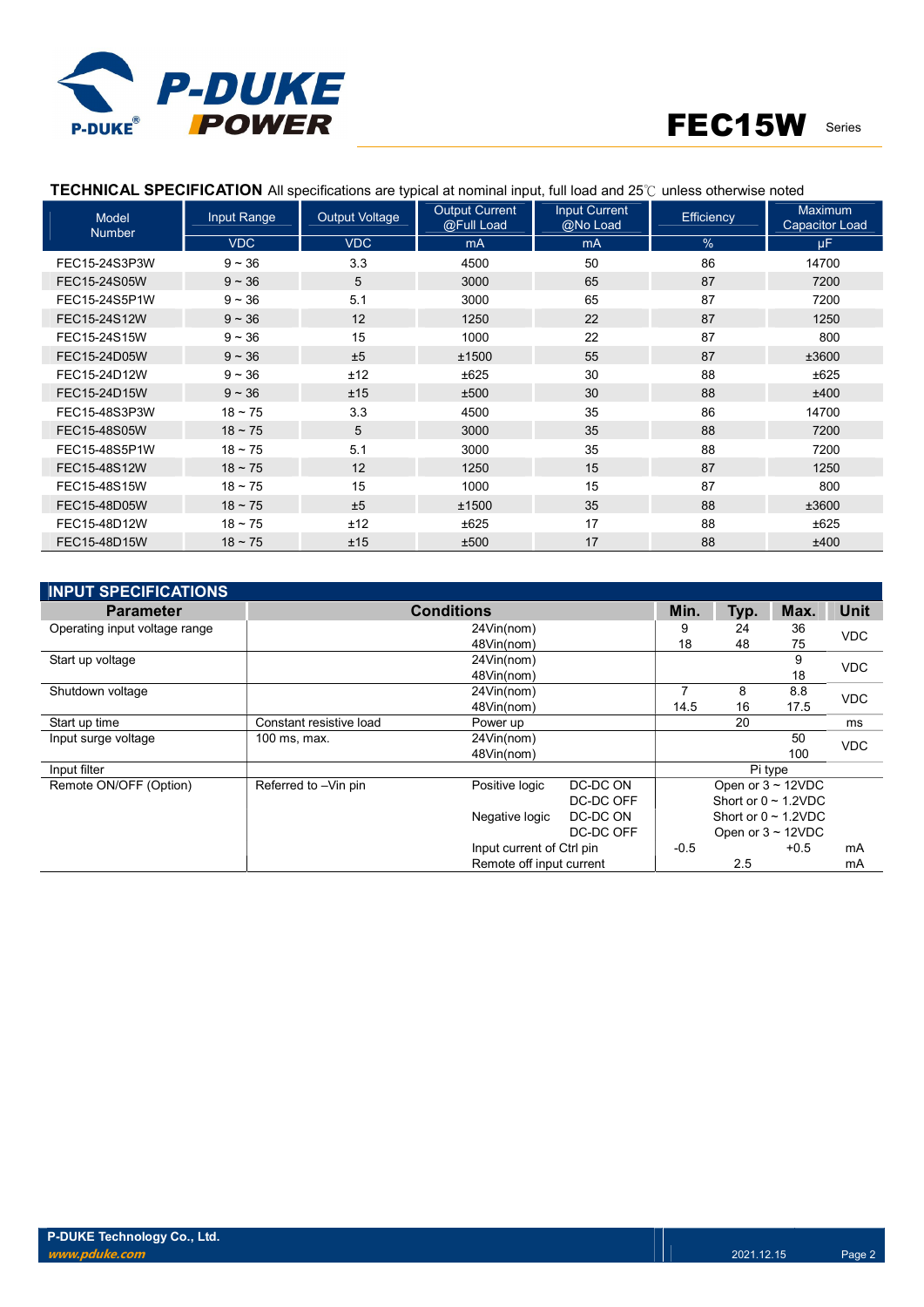

| <b>OUTPUT SPECIFICATIONS</b>     |                                    |                   |     |                         |         |      |                                 |               |
|----------------------------------|------------------------------------|-------------------|-----|-------------------------|---------|------|---------------------------------|---------------|
| <b>Parameter</b>                 |                                    | <b>Conditions</b> |     |                         | Min.    | Typ. | Max.                            | <b>Unit</b>   |
| Voltage accuracy                 |                                    |                   |     |                         | $-1.0$  |      | $+1.0$                          | $\%$          |
| Line regulation                  | Low Line to High Line at Full Load | Single            |     |                         | $-0.2$  |      | $+0.2$                          | $\frac{0}{0}$ |
|                                  |                                    | Dual              |     |                         | $-0.5$  |      | $+0.5$                          |               |
| Load regulation                  | No Load to Full Load               | Single            |     |                         | $-0.5$  |      | $+0.5$                          | $\frac{0}{0}$ |
|                                  |                                    | Dual              |     |                         | $-1.0$  |      | $+1.0$                          |               |
| Cross regulation                 | Asymmetrical load 25%/100% FL      | Dual              |     |                         | $-5.0$  |      | $+5.0$                          | $\%$          |
| Ripple and noise                 | 20MHz bandwidth                    | Single            |     | 3.3Vout, 5Vout, 5.1Vout |         | 50   |                                 |               |
|                                  | With a 0.1µF/50V MLCC              |                   |     | 12Vout, 15Vout          |         | 75   |                                 | mVp-p         |
|                                  |                                    | Dual              | All |                         |         | 75   |                                 |               |
| Temperature coefficient          |                                    |                   |     |                         | $-0.02$ |      | $+0.02$                         | $%^{\circ}C$  |
| Transient response recovery time | 25% load step change               |                   |     |                         |         | 250  |                                 | $\mu s$       |
| Over voltage protection          | Zener diode clamp                  | 3.3Vout           |     |                         |         | 3.9  |                                 |               |
|                                  |                                    | 5Vout, 5.1Vout    |     |                         |         | 6.2  |                                 | <b>VDC</b>    |
|                                  |                                    | 12Vout            |     |                         |         | 15   |                                 |               |
|                                  |                                    | 15Vout            |     |                         |         | 18   |                                 |               |
| Over load protection             | % of lout rated                    |                   |     |                         |         | 150  |                                 | $\frac{0}{0}$ |
| Short circuit protection         |                                    |                   |     |                         |         |      | Continuous, automatics recovery |               |

| <b>GENERAL SPECIFICATIONS</b> |                          |                                           |              |      |                       |                    |
|-------------------------------|--------------------------|-------------------------------------------|--------------|------|-----------------------|--------------------|
| <b>Parameter</b>              |                          | <b>Conditions</b>                         | Min.         | Typ. | Max.                  | <b>Unit</b>        |
| Isolation voltage             | 1 minute                 | Input to Output<br>Input (Output) to Case | 1600<br>1600 |      |                       | <b>VDC</b>         |
| Case grounding                |                          |                                           |              |      | Connect case to -Vin  |                    |
|                               |                          |                                           |              |      | with decoupling Y Cap |                    |
| Isolation resistance          | 500VDC                   |                                           |              |      |                       | GΩ                 |
| Isolation capacitance         |                          |                                           |              |      | 1500                  | pF                 |
| Switching frequency           |                          |                                           | 360          | 400  | 440                   | kHz                |
| Safety approvals              | IEC /EN/ UL 62368-1      |                                           |              |      | UL:E193009            |                    |
|                               |                          |                                           |              |      | CB: UL(Demko)         |                    |
| Case material                 |                          |                                           |              |      | Nickel-coated copper  |                    |
| Base material                 |                          |                                           |              |      |                       | FR4 PCB            |
| Potting material              |                          |                                           |              |      | Epoxy (UL94 V-0)      |                    |
| Weight                        |                          |                                           |              |      |                       | 27g (0.95oz)       |
| <b>MTBF</b>                   | MIL-HDBK-217F, Full load |                                           |              |      |                       | 2.430 x $10^6$ hrs |

| <b>ENVIRONMENTAL SPECIFICATIONS</b> |                |                   |       |      |        |              |
|-------------------------------------|----------------|-------------------|-------|------|--------|--------------|
| <b>Parameter</b>                    |                | <b>Conditions</b> | Min.  | Typ. | Max.   | <b>Unit</b>  |
| Operating ambient temperature       | Standard       | With derating     | $-40$ |      | $+105$ | °C           |
|                                     | M <sub>3</sub> | With derating     | $-55$ |      | $+105$ |              |
| Maximum case temperature            |                |                   |       |      | 105    | °C           |
| Storage temperature range           |                |                   | $-55$ |      | $+125$ | °C           |
| Thermal impedance                   |                | Without heat-sink |       | 12   |        | °C/W         |
|                                     |                | With heat-sink    |       | 10   |        |              |
| Thermal shock                       |                |                   |       |      |        | MIL-STD-810F |
| Vibration                           |                |                   |       |      |        | MIL-STD-810F |
| Relative humidity                   |                |                   |       |      |        | 5% to 95% RH |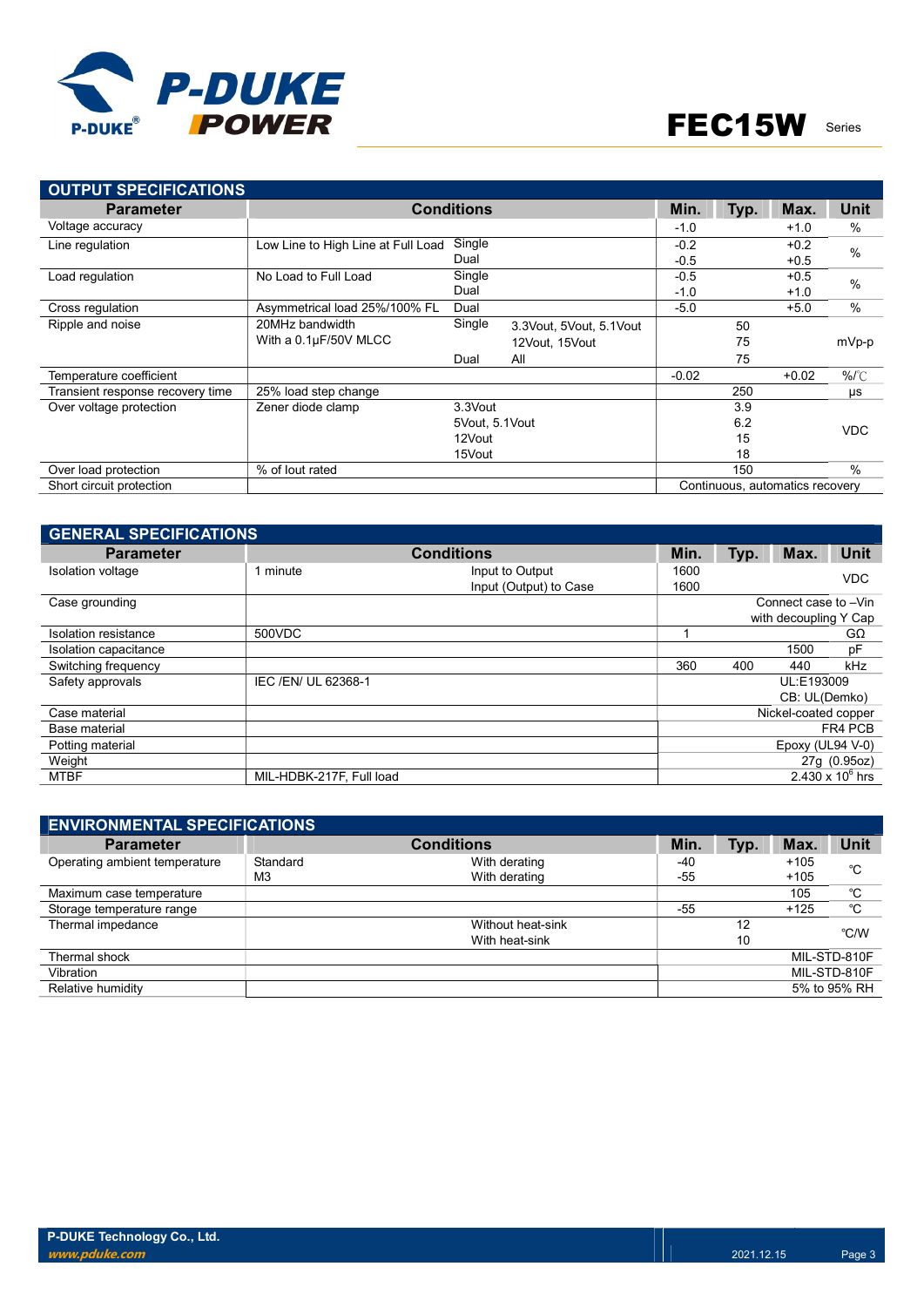

| <b>EMC SPECIFICATIONS</b>      |             |                                          |                  |
|--------------------------------|-------------|------------------------------------------|------------------|
| <b>Parameter</b>               |             | <b>Conditions</b>                        | Level            |
| EMI                            | EN55032     | With external components                 | Class A. Class B |
| <b>EMS</b>                     | EN55024     |                                          |                  |
| <b>ESD</b>                     | EN61000-4-2 | Air $\pm$ 8kV and Contact $\pm$ 6kV      | Perf. Criteria B |
| Radiated immunity              | EN61000-4-3 | 10 V/m                                   | Perf. Criteria A |
| <b>Fast transient</b>          | EN61000-4-4 | ±2kV                                     | Perf. Criteria B |
|                                |             |                                          |                  |
|                                |             | With an external input filter capacitor  |                  |
|                                |             | (Nippon chemi-con KY series, 220µF/100V) |                  |
| Surge                          | EN61000-4-5 | ±1kV                                     | Perf. Criteria A |
|                                |             | With an external input filter capacitor  |                  |
|                                |             | (Nippon chemi-con KY series, 220µF/100V) |                  |
| Conducted immunity             | EN61000-4-6 | 10 Vr.m.s                                | Perf. Criteria A |
| Power frequency magnetic field | EN61000-4-8 | 100A/m continuous: 1000A/m 1 second      | Perf. Criteria A |

CAUTION: This power module is not internally fused. An input line fuse must always be used.

### CHARACTERISTIC CURVE







FEC15-48S05W Derating Curve FEC15-48S05W Derating Curve With Heat-sink



#### FUSE CONSIDERATION

This power module is not internally fused. An input line fuse must always be used.

This encapsulated power module can be used in a wide variety of applications, ranging from simple stand-alone operation to an integrated part of sophisticated power architecture.

To maximum flexibility, internal fusing is not included; however, to achieve maximum safety and system protection, always use an input line fuse. The input line fuse suggest as below:

| Model                                       | <b>Fuse Rating</b><br>'A | <b>Fuse Type</b> |
|---------------------------------------------|--------------------------|------------------|
| $FEC15-24S$ W $\cdot$ FEC15-24D<br><b>W</b> | 3.15                     | Slow-Blow        |
| $FEC15-48S$ W $\cdot$ FEC15-48D<br><b>W</b> | 1.6                      | Slow-Blow        |

The table based on the information provided in this data sheet on inrush energy and maximum DC input current at low Vin.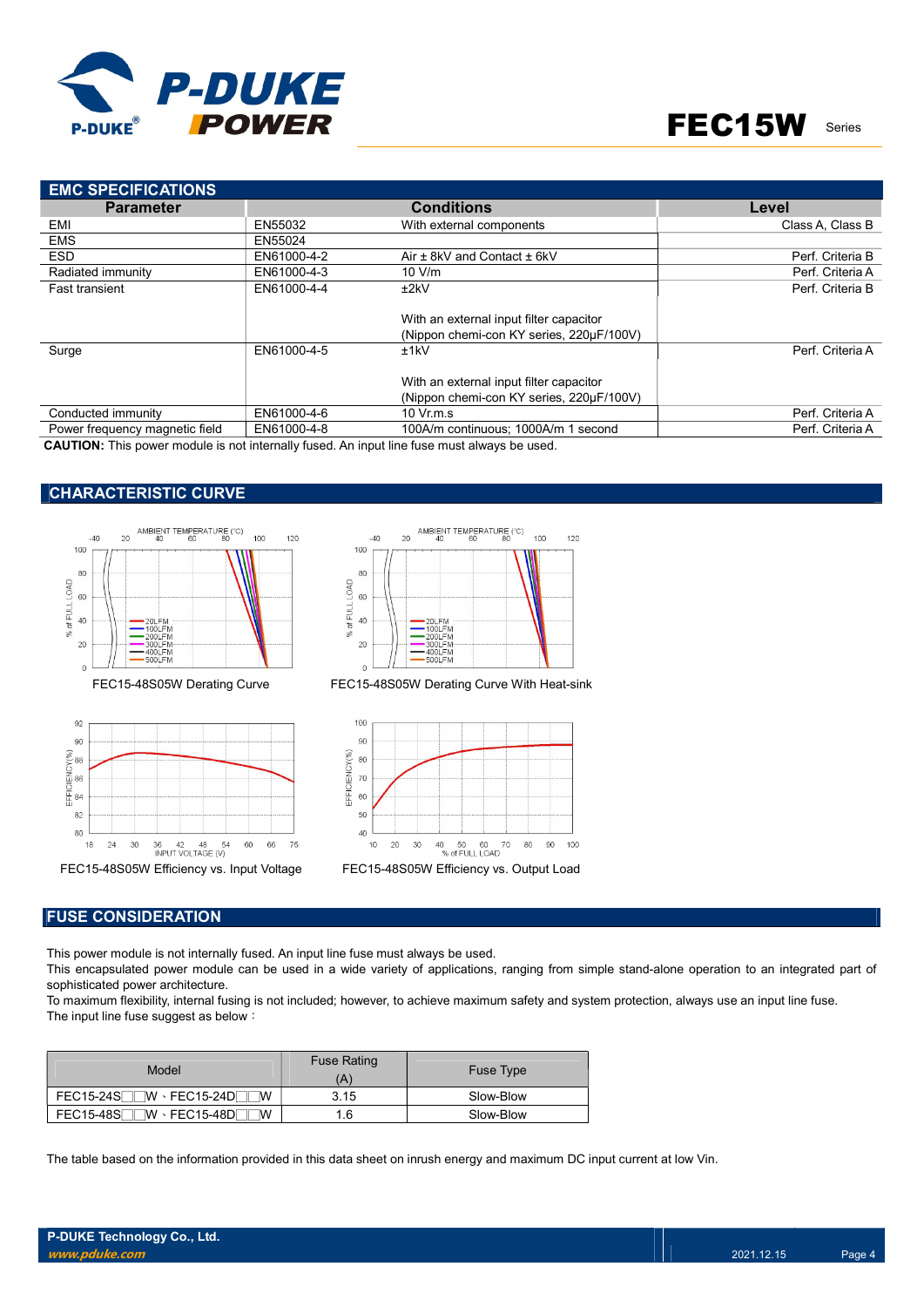

### MECHANICAL DRAWING



**BOTTOM VIEW** 

### **HEAT-SINK OPTIONS**

#### -HC (Heat-sink with clamps)



\* All dimensions in inch [mm]

#### PIN CONNECTION

| <b>PIN</b> | <b>SINGLE</b> | <b>DUAL</b>  |
|------------|---------------|--------------|
|            | $+V$ in       | $+V$ in      |
|            | -Vin          | -Vin         |
| 3          | +Vout         | +Vout        |
|            | No pin        | Common       |
| 5          | -Vout         | -Vout        |
| 6          | Ctrl(Option)  | Ctrl(Option) |

1. All dimensions in inch [mm]

2. Tolerance :x.xx±0.02 [x.x±0.5]

x.xxx±0.01 [x.xx±0.25]

3. Pin pitch tolerance ±0.01 [0.25]

4. Pin dimension tolerance ±0.004[0.10]